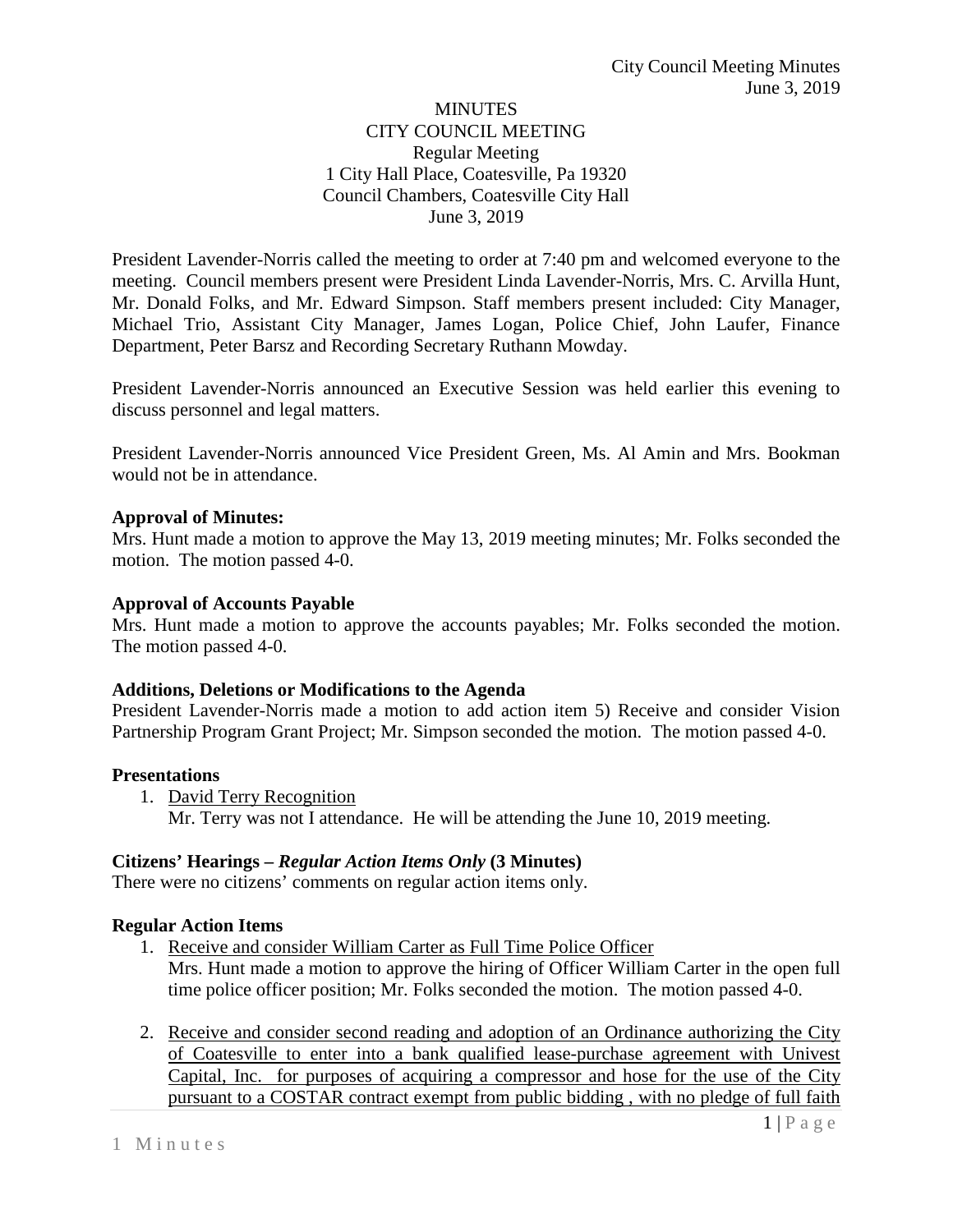and credit and taxing power of the City as security for repayment, a non-appropriation clause which are less in duration than the useful life of the compressor being leased, said agreement to require interest payments at rates set forth in the attachment for a three (3) year term for a maximum lease amount of \$18,270.00 plus interest

Mrs. Hunt made a motion to approve second reading and adoption of an Ordinance authorizing the City of Coatesville to enter into a bank qualified lease-purchase agreement with Univest Capital, Inc. for purposes of acquiring a compressor and hose for the use of the City pursuant to a COSTAR contract exempt from public bidding , with no pledge of full faith and credit and taxing power of the City as security for repayment, a non-appropriation clause which are less in duration than the useful life of the compressor being leased, said agreement to require interest payments at rates set forth in the attachment for a three (3) year term for a maximum lease amount of \$18,270.00 plus interest; Mr. Simpson seconded the motion. The motion failed 0-4. President Lavender-Norris, Mrs. Hunt, Mr. Folks, and Mr. Simpson were the dissenting votes.

- 3. Receive and consider purchasing a compressor and hose for use in the City in the amount of \$18,270.00 with monies received by the sale of equipment on Municibid. Mr. Folks made a motion to approve the purchase of the compressor and hose for use in the City in the amount of \$18,270.00 with the monies received from the sale of equipment on Municibid; Mr. Simpson seconded the motion. The motion passed 4-0.
- 4. Receive and consider first reading an Ordinance amending the general laws of the City of Coatesville, as amended, Part II, "General Legislations," by adding Chapter 158, Mobile Food Vehicles," for the purpose of regulating mobile food vehicles in the City of Coatesville; and including §158-1, "Purpose," Addressing the purpose of the new chapter; §158-2, "Scope," Establishing the scope of the new chapter; §158-3, "Definitions," Defining the terms used in the new chapter; §158-4, "Mobile Food Vehicle License Required," Requiring mobile food vehicles to possess a license in order to operate in the City; §158-5, "Application for License and Fees," Addressing for license and requirements and associated fees; §158-6 "Standards of Operation," Setting forth the standards of operation of mobile food vehicles in the City; §158-7, "Special Event Permit," Addressing special event permit rules; §158-8, "Indemnification of the City; Insurance," Requiring the indemnification of the City and naming the City as an insured; §158-9, "Violations, Enforcement, and Penalties," Establishing liability for violations, the enforcement thereof, and penalties to be imposed for violations of the chapter. Mrs. Hunt made a motion to approve first reading an Ordinance amending the general laws of the City of Coatesville, as amended, Part II, "General Legislations," by adding

Chapter 158, Mobile Food Vehicles," for the purpose of regulating mobile food vehicles in the City of Coatesville; and including §158-1, "Purpose," Addressing the purpose of the new chapter; §158-2, "Scope," Establishing the scope of the new chapter; §158-3, "Definitions," Defining the terms used in the new chapter; §158-4, "Mobile Food Vehicle License Required," Requiring mobile food vehicles to possess a license in order to operate in the City; §158-5, "Application for License and Fees," Addressing for license and requirements and associated fees; §158-6 "Standards of Operation," Setting forth the standards of operation of mobile food vehicles in the City; §158-7, "Special Event Permit," Addressing special event permit rules; §158-8, "Indemnification of the City; Insurance," Requiring the indemnification of the City and naming the City as an insured;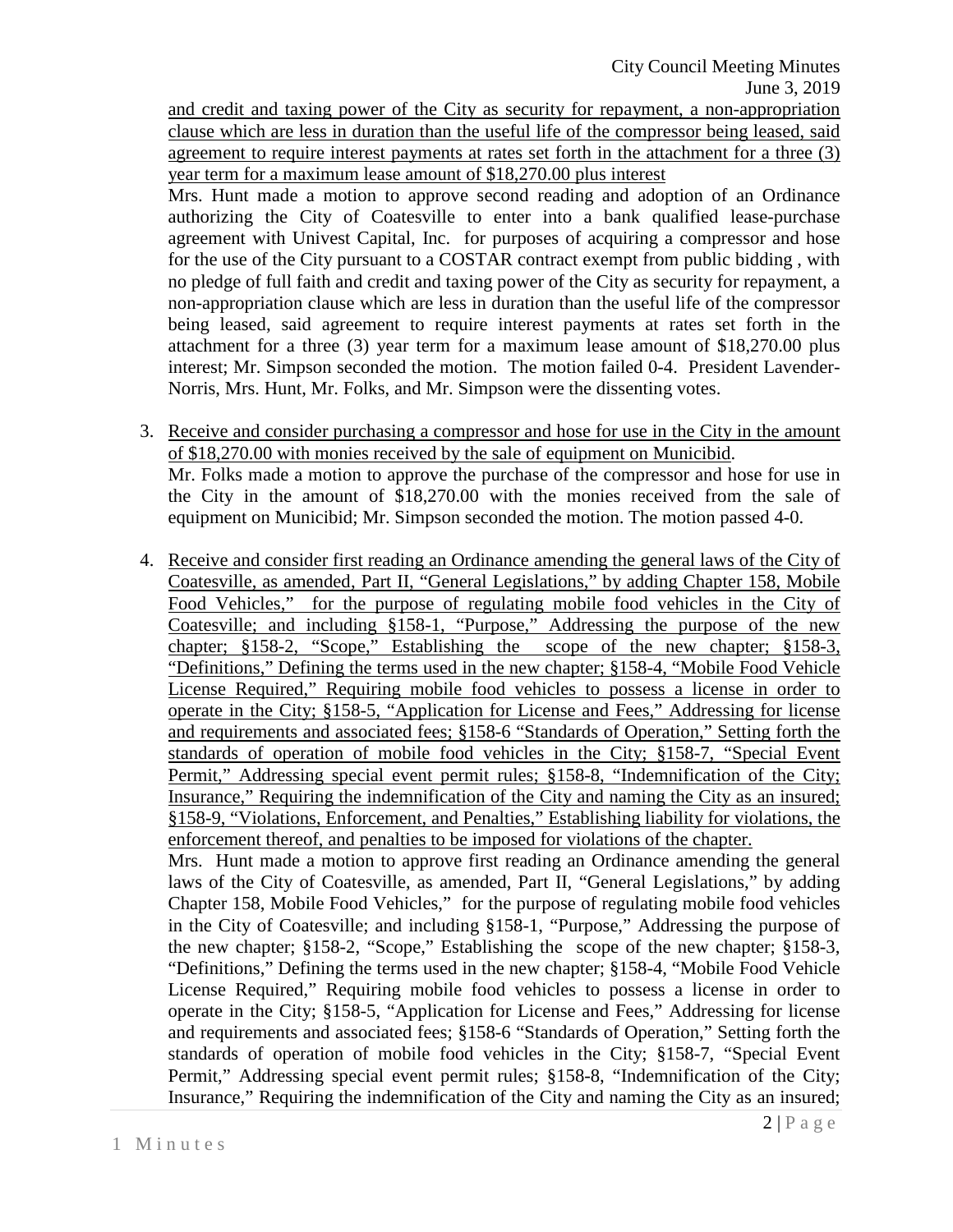§158-9, "Violations, Enforcement, and Penalties," Establishing liability for violations, the enforcement thereof, and penalties to be imposed for violations of the chapter; Mr. Simpson seconded the motion. The motion passed 4-0.

5. Receive and consider Vision Partnership Program Grant Contract Mr. Simpson made a motion to approve the Vision Partnership Program Grant Contract; Mrs. Hunt seconded the motion. The motion passed 4-0.

### **Discussion Item**

1. Meeting Minutes There was no discussion on meeting minutes.

#### **Solicitors Report**

Mr. Verwey announced he:

- Worked on code enforcement and litigation matters
- Addressed real estate issues
- Addressed tax issues
- Addressed development issues
- Conducted a contract review

### **City Manager's Report**

Mr. Trio announced:

- First and Lincoln work has initiated on intersection.
	- o Installation of the temporary traffic poles is tentatively scheduled for Saturday June  $8<sup>th</sup>$  or Sunday June  $9<sup>th</sup>$ . Please note that during the installation lane restrictions may occur at any point on Saturday or Sunday to install the traffic poles.
	- o A supplement to the Highway Occupancy Permit was submitted to PennDOT through their Electronic Permitting System (EPS) on Monday (5/13)
	- o This supplement involves revisions to the storm water design due to an unexpected pipe that was discovered while placing the pipe run that crosses E. Diamond Street.
- Mark Lane has begun to lease small workspaces and has significant inquiries on the additional rental spaces
	- o Midway Arts Grand Opening was held on Sat., 6/1/2019 to showcase building and new tenants.
- QOZ- Presented at the symposium organized by the city and 2CA and was pleased with the format developed by James Logan which provided a great network opportunity for new connections with finance and development entitles.
- RDA selected Nth Solutions/Proudfoot Capital. Pending final agreements the applicant will be filing renovate/expansion plans for technology &D manufacturing. Expect July processing of development designs and permitting.

# **Assistant City Manager Report**

Mr. Logan announced:

• Coatesville Night Out – welcomed with mixed reviews from the community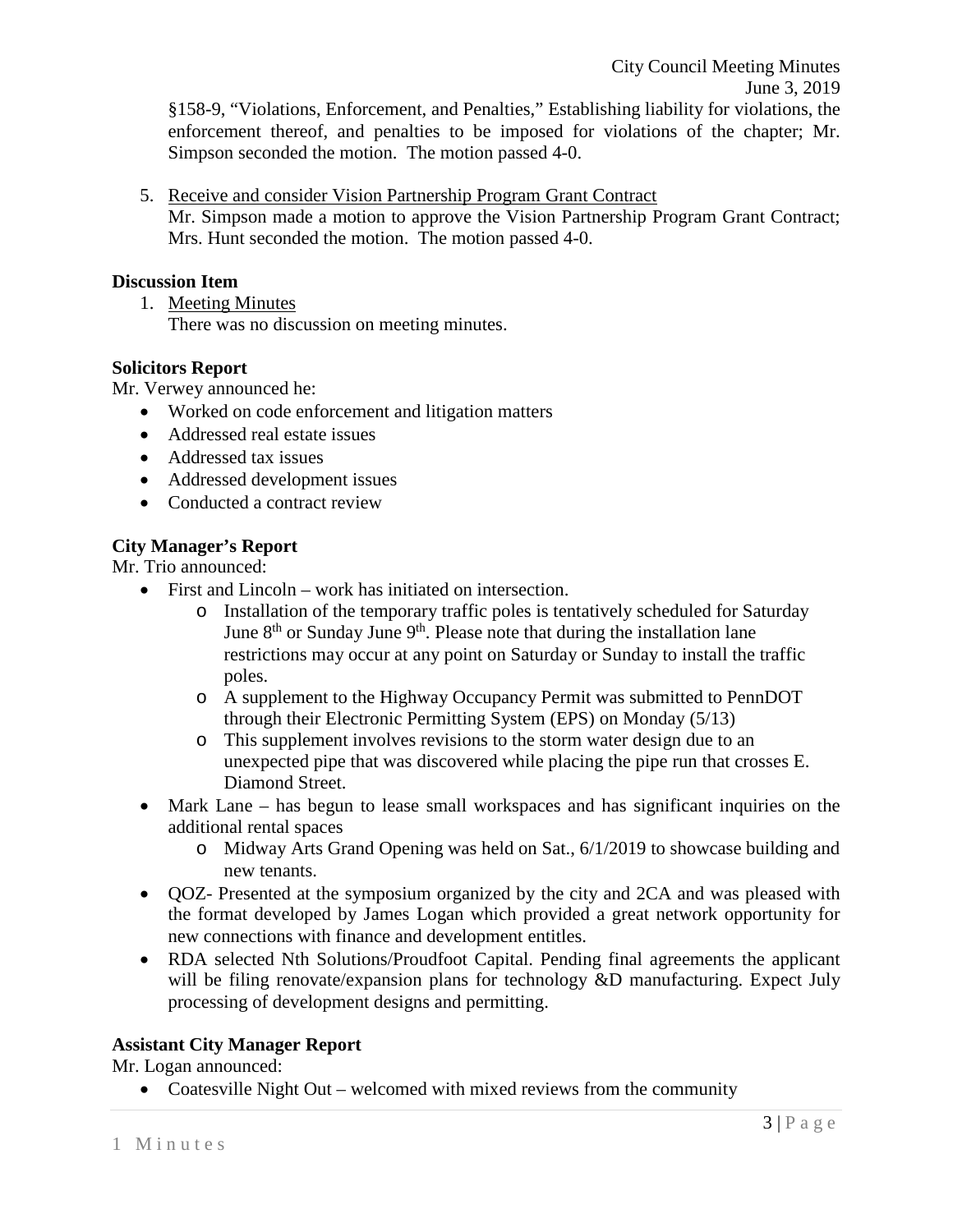- o Thanked Mondre Boggs for his in kind service for the evening.
- May 30, 2019 was the  $1<sup>st</sup>$  symposium to educate on the Opportunity Zone
- July 6,  $2019 -$  Unity Day
	- o Planning has begun
- Branding link started

# **Finance Director Report**

Mr. Troutman announced:

- High level overview of information presented in the finance committee last Thursday and provided to all other council members in a package on Friday.
- Three of four major funds are favorable to budget for the year through March 31; General Fund, Solid Waste Fund and Liquid Fuels Fund. The Capital Reserve Fund was slightly unfavorable due to grant reimbursements trailing behind expenditures.
- All four funds had better results than for the same time last year.
- Cash operating balances were higher at March 31, 2019 than at March 31, 2018.
- Mr. Jones retired as of May 31, 2019
- Jessica Arthur will be starting by the end of the week

# **Citizens' Hearings –** *Non-Agenda Items Only* **(3 Minutes)**

There were no citizens' comments on non-agenda items only.

### **Special Events**

Chief Laufer asked for the Special Event permit requesting the use of Gazebo and Splash pad to be added for discussion.

# **Council Comments**

Mr. Simpson thanked everyone for the access to the City. It's an eye-opener. At the symposium, I asked if the municipality had a project, are we eligible for funding. The consensus was yes. So if we want to build, we would be eligible. One of the things we could possibly toss around id if we did the baseball stadium, it could be owned and operated by the Redevelopment Authority. I don't think the City could operate it. The City could develop and authority to own and operate one. Why can't we build a baseball stadium or a parking garage and use opportunity funds. It's the same old thing, "If you build it, they will come, but no one wants to be the first one in the pool. Susan Springsteen is in the process of purchasing 190 West Lincoln Highway (the old Go Carlson Building) for manufacturing. She is currently in Exton and wants to move her business to the City. She also leases a building across from City Hall. She is here because of the opportunity zone and she wants to stay in Chester County. Taking advantage of the opportunity zone is something we need to look into. It's like we have this opportunity and we need to take advantage of it, and the longer we wait people aren't going to jump at these properties. The City would be the developers and create an opportunity zone fund and people invest money in there, at the end of seven years they get a 15% reduction in their personal taxes. This I something for us to consider instead of waiting on everybody else, we can do it ourselves. We need to take advantage.

Mr. Folks gave a shout out t the VFW Post 287 for their banners. It is very, very nice and changing the landscape pf the City. I believe the City is on the straight road to success. I'm